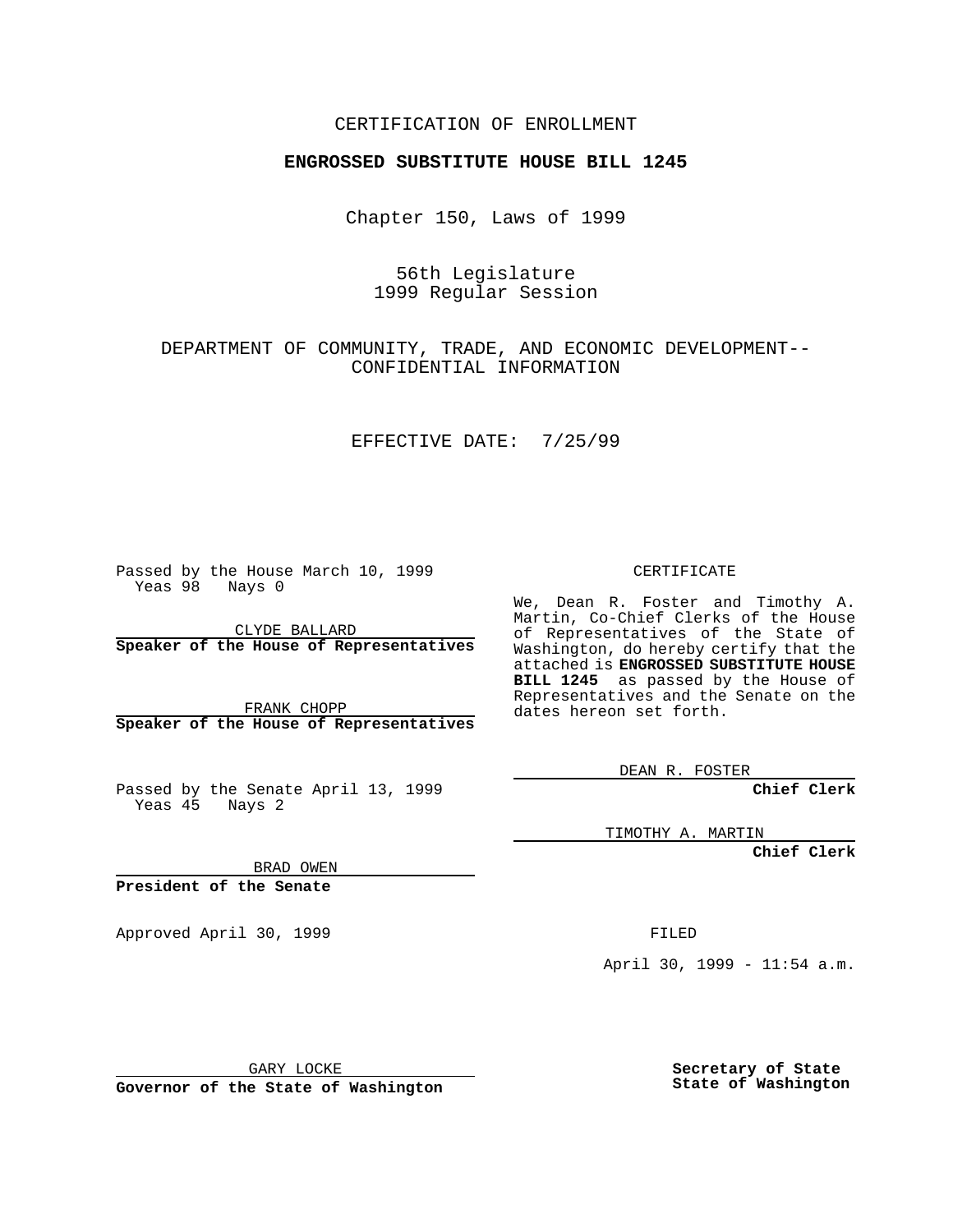## **ENGROSSED SUBSTITUTE HOUSE BILL 1245** \_\_\_\_\_\_\_\_\_\_\_\_\_\_\_\_\_\_\_\_\_\_\_\_\_\_\_\_\_\_\_\_\_\_\_\_\_\_\_\_\_\_\_\_\_\_\_

\_\_\_\_\_\_\_\_\_\_\_\_\_\_\_\_\_\_\_\_\_\_\_\_\_\_\_\_\_\_\_\_\_\_\_\_\_\_\_\_\_\_\_\_\_\_\_

Passed Legislature - 1999 Regular Session

## **State of Washington 56th Legislature 1999 Regular Session**

**By** House Committee on State Government (originally sponsored by Representatives Morris, Dunn and Rockefeller; by request of Department of Community, Trade, and Economic Development)

Read first time 02/26/1999.

1 AN ACT Relating to exemption of certain financial and proprietary 2 information from public disclosure; and amending RCW 42.17.319.

3 BE IT ENACTED BY THE LEGISLATURE OF THE STATE OF WASHINGTON:

4 **Sec. 1.** RCW 42.17.319 and 1993 c 280 s 36 are each amended to read 5 as follows:

 (1) Notwithstanding the provisions of RCW 42.17.260 through 42.17.340, ((no financial or proprietary information supplied by investors or entrepreneurs under chapter 43.330 RCW shall be made available to the public)) the following information supplied to the 10 department of community, trade, and economic development by any person in connection with the siting, recruitment, expansion, retention, or relocation of that person's business shall not be made available to the public by the department or the office of the governor: 14 (a) Financial or proprietary information; and (b) Until a siting decision is made, identifying information of any person supplying information under this section and the locations being

17 considered for siting, relocation, or expansion of a business.

18 (2) For the purposes of this section, "siting decision" means the 19 decision to acquire or not to acquire a site.